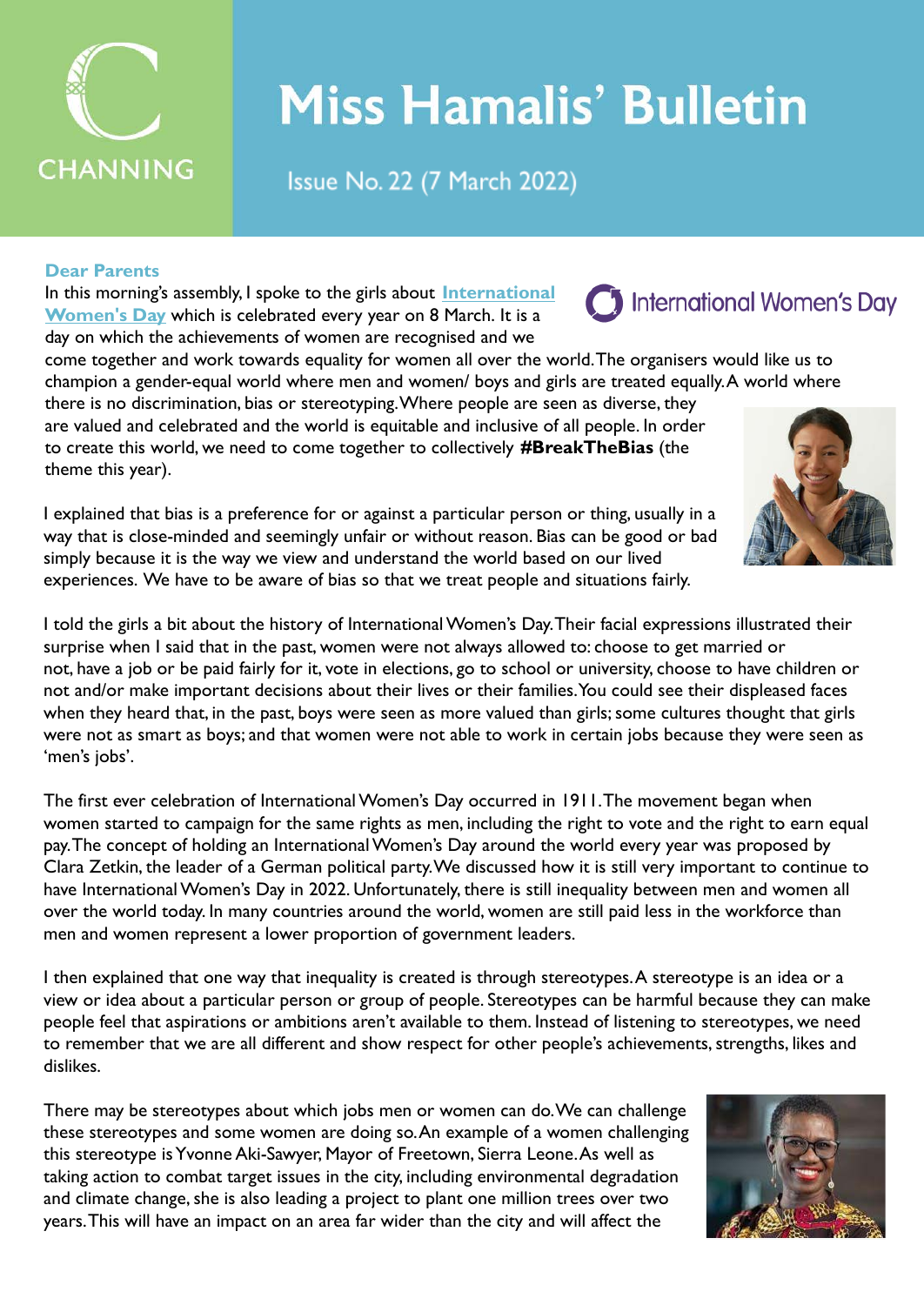environmental challenges of flooding, soil erosion and water shortages. Additionally, Sarah Al-Amiri is the scientist in charge of the United Arab Emirate's missions which is sending the space probe, Hope, to Mars.

I concluded the assembly by explaining that there are lots of changes which can move opportunities in life towards becoming more balanced. These changes may seem small at first but if everyone around the world makes these small changes then big changes can begin to happen globally. We can all make a difference! We can do this by making sure that we encourage each other to make the most of the talents and skills that we all have. We are all





#### **Celebrating Different Languages**

In assembly this week, our chosen language was Swedish. Swedish is the official language of Sweden, as well as one of the two national languages in Finland. Did you know that there are far fewer Swedish speakers in the world than IKEA shoppers? To put that in

perspective, more than 780 million customers worldwide visit IKEA stores every year, whereas there are approximately only 9.2 million Swedish speakers in Sweden. [Here](https://youtu.be/6eWhV7xYH-Q) is the video that we used to teach the girls 'Happy Birthday'.

#### **Dismissal**

From tomorrow, the main School gates will be open and parents will be able to enter the courtyard to collect their daughters. Dismissal for Reception, Year 2, Year 4 and Year 6 will now be from the internal iron gates. Dismissal for Year 1, Year 3 and Year 5 will remain at the small gate. Please note that the main School gates will close at 3.45pm and that dismissal for all clubs and Mini Owls will remain at the main School gates.

#### **Staff News**

After 29 years teaching at the Junior School, Miss Phipps will sadly be leaving us at the end of the Spring Term to begin her training to become a medicinal herbalist. We wish her well and will miss her enthusiasm, dedication to the girls, excellent teaching and her love of Science. We have appointed an experienced teacher, Mrs Canning, to take over as 1P's Form Teacher. She will, of course, have a thorough handover with Miss Phipps to ensure a smooth transition for the girls. Furthermore, the girls will continue to be supported by their current Teaching Assistants, Ms Mechik, Miss Nelson and Mrs Lemos.

#### **Little Village's Mothers' Day Campaign: Friday 11 March**

As it is International Women's Day tomorrow, we thought it was important to help women in the local area. The charity [Little Village](https://littlevillagehq.org/) collects good quality donations of clothes, toys and kit for babies and children up to the age of 5. Every year they also run a Mothers' Day Campaign which aims to offer less fortunate mothers a chance to pamper themselves. We will be collecting for them on **Friday 11 March**. They would like small pampering gifts including: toiletries such as shampoo and conditioner, soaps, sanitary towels, hand creams, deodorants, bath bombs and toothpaste. If you would like to



donate something, please encourage your daughter to put the items in the clear boxes by the School Office.

#### **Library Scholastic Book Fair**

This week, **from Tuesday 8 - Friday 11 March,** we will be holding a **Scholastic Book Fair** in the library. This is a great opportunity for the girls to choose books from some popular titles published by Scholastic to read at home. As a reward for these book sales, our School can request free books and resources for classrooms to support independent reading. Payments for books bought can be made online through a QR link made available at the fair, so you will need a smartphone with you.

Alternatively, there are Scholastic book vouchers that you can purchase online and print out for your daughter: [Gift Vouchers - Scholastic](https://bookfairs.scholastic.co.uk/gift-vouchers). This might be useful for



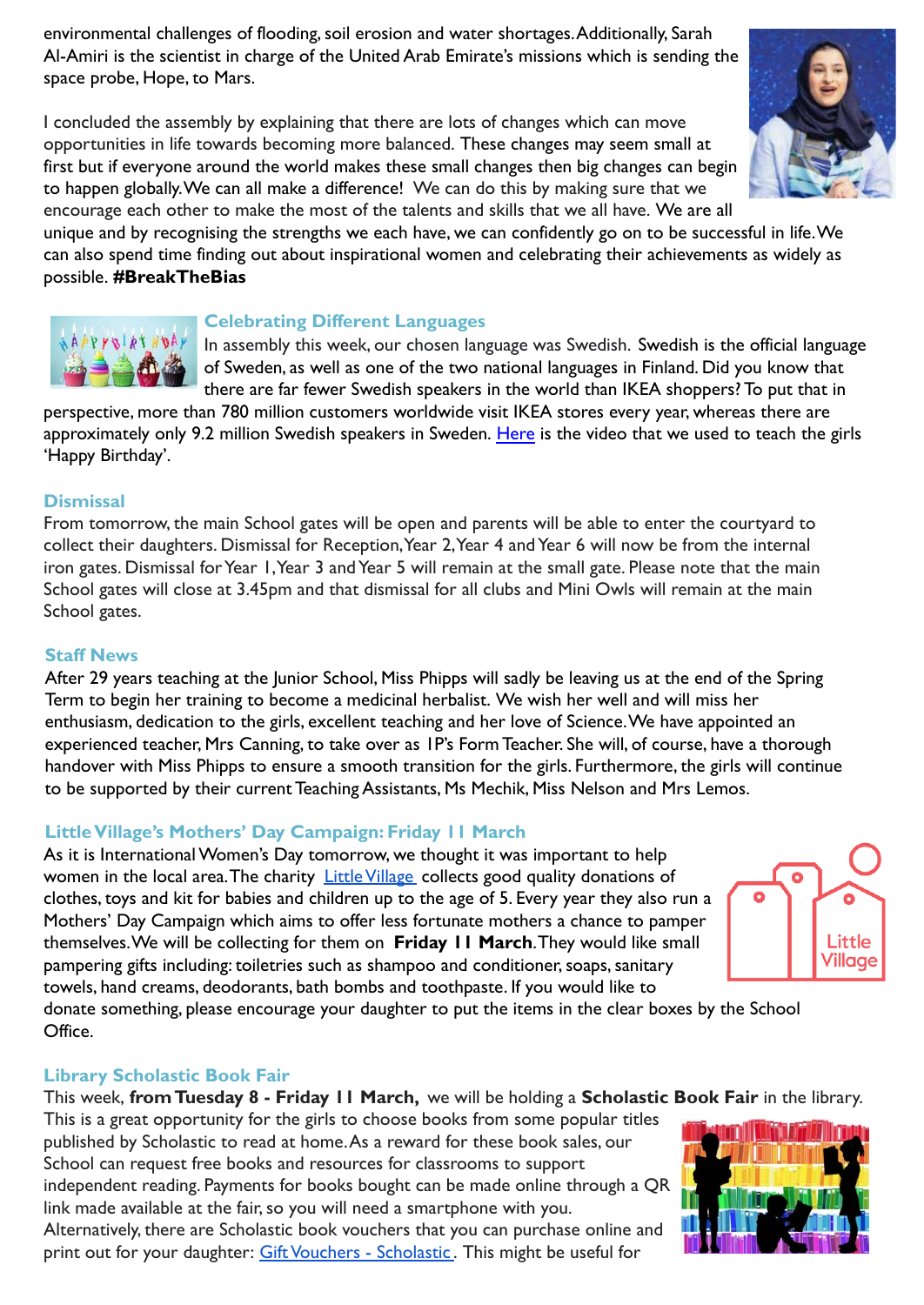parents who cannot make it to their allocated date and time. Children will be able to exchange the printed voucher for book/s of their choice at lunchtimes in the library.

Parents and carers are invited to accompany their daughters to the Book Fair at the end of the school day, **at pick up time,** on the following dates:

- **Tuesday 8 March** Reception M and Year 3
- **Wednesday 9 March** Reception S and Year 4
- **Thursday 10 March** Year 1 and Year 6
- **Friday 11 March** Year 2 and Year 5

## **Summer Term Extracurricular Club Programme**

Thank you to those who signed up for [extracurricular clubs](https://drive.google.com/file/d/11kIrsXBzmptCXBUVu_FrJtysEc_36OxX/view?usp=sharing) for the Summer Term. Club sign up will remain open until **Tuesday 8 March, 5pm**. If you experience any difficulties logging into Schoolbase (all the details of how to do this was included in [last week's Bulletin\)](https://www.channing.co.uk/wp-content/uploads/2022/03/Bulletin-No.-21-28-Feb-2022-2.pdf), please ensure you contact the Schoolbase Helpdesk directly using the following email address: [schoolbasesupport@channing.co.uk.](mailto:schoolbasesupport@channing.co.uk) This must be done before the end of tomorrow. If you attempt to sign your daughter up for clubs after the deadline, she will be added to a waiting list and will be allocated spaces, if they are available, in those clubs once numbers have been finalised.

As a reminder, if your daughter(s) is currently in a club including Music clubs, and wishes to continue, or to change to a new club(s) for the Summer Term, the sign up process still applies.



Confirmation of the club your daughter(s) has been allocated will be available on Schoolbase on **Monday 14 March**. Please log onto Schoolbase to check the day, time and cost (where applicable) of every club carefully. It is important to remember that once chargeable clubs have started, you will be charged for the full 9 sessions. If you do not see a club that you registered your daughter's interest for, it means that the club was oversubscribed and, unfortunately, there was no space available this term. If your

daughter(s) is no longer able to attend any of the clubs, please contact isreceptionist@channing.co.uk.

Please note: If your daughter needs to wait between the end of the school day and the beginning of her club(s), and you have not signed up for Late Owls, she will be automatically signed up (free of charge). If you require your daughter(s) to attend Mini or Late Owls after a club, you must sign her up.



#### **Virtual Parents' Meetings**

The Specialist Teachers look forward to seeing you virtually for five minute appointments between 8.30am - 9.00am this week on **Wednesday 9 March (Miss Jarman and Miss Bolton for PE only)** and on **Thursday 10 March** for our Spring Term academic Parents' meetings.

**The booking system closed on Sunday 16 January.** If you have not yet booked your Spring Term Form Teacher and/ or any desired Specialist Teacher meetings, please contact [jsoffice@channing.co.uk.](mailto:jsoffice@channing.co.uk) Please note, all appointments for Miss Conway (Reception - Y6 Drama) and Miss Jimenez (Reception - Y6 Spanish & Y3 - Y6 French) have now been taken. You are advised to contact these teachers directly, in the Summer Term, should you wish to arrange a meeting.

The academic meetings with teachers are in lieu of Grade Sheets this term; teachers will outline attainment and targets for the girls in their discussions with you.

For the Parents' Evening meetings, a PDF file will be sent in advance via email, containing the Google Meet links for each Form and Specialist Teacher. Please click on the correct link at the time of each of your confirmed appointments and wait for the teacher to admit you to the meeting. Should there be any technical difficulties for any reason which cause virtual meetings to be interrupted, the teachers will contact you via telephone at the time of confirmed appointment. Please note that they will be ringing from a withheld number.

In order to prevent unnecessary awkwardness and/or embarrassment, please remember to address members of staff by their title and surname.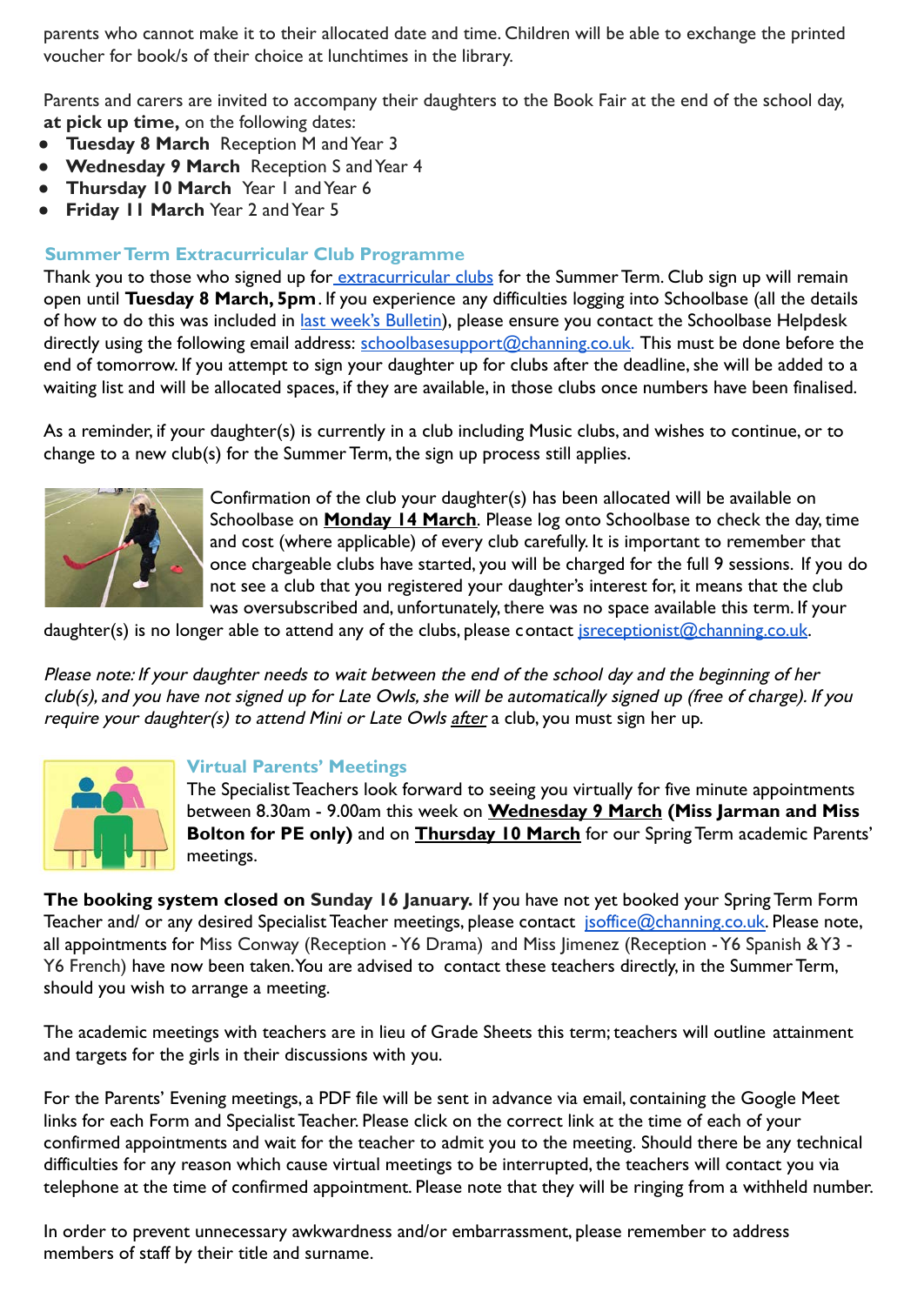## **Year 2 Trip to Hampstead Heath**

The pupils in Year 2 will be going on a trip to Hampstead Heath. 2E will be going on 21 March and 2M on 29 March. They will be leaving school at 9am and returning for the end of the school day. They will be taking part in workshops, including: pond dipping and bug hunts! Please send your daughter to school dressed for Forest School; she will be able to collect her wellies before she leaves. Please complete the electronic form to request a packed lunch for your daughter and/or to express your interest in supporting as a group leader on the day: [Google Form](https://forms.gle/KtchC7yK6DYS7XGX6)

### **Behind the Scenes**

## **Year 4 & 5 Dance and Drama Showcase: James and the Giant Peach**

We are excited to invite you to our Year 4 & 5 Dance and Drama Showcase of James and the Giant Peach which will be performed on 29 and 30 March, at 6.30pm, in the Arundel Centre. Please use this [link](https://www.channing.co.uk/productions-concerts/james-and-the-giant-peach/) to book tickets. You can book a total of 2 tickets per family per performance (4 tickets in total).

## Costumes for Year 4

All the girls in Year 4 will need: plain black leggings, a plain black t-shirt and a plain black baseball cap. Please support your daughter to bring her named costume items to school, in a labelled bag, by Monday 21 March.

## Costumes for Year 5

Please click on the document links below, created by Miss Conway, to see the individual costume requirements for your daughter.

- [Costumes for 5M](https://docs.google.com/document/d/1NqUspkOj5PgNDYU1cTWAyxOQ25rA0FshVuMTRuNJeT0/edit?usp=sharing)
- [Costumes for 5S](https://docs.google.com/document/d/1yW0yBNgooMsyKRQYelGiWePrZsoJ3eLoB6e8vtX8_6I/edit?usp=sharing)

Please support your daughter to bring her named costume items to school, in a labelled bag, by Monday 21 March.



## **#MusicMatters**

## **KS2 Spring Concert**

The Arundel Centre was buzzing with excitement last Thursday evening and that was just the parents anticipating the imminent performances from so many of our pupils in KS2. The stage was

set and on came the orchestra to a warm welcome from the packed house. They delighted us with a sparkling performance of the College's 'Celtic Suite' which took us on a tour of Scotland through various styles of Scottish folk music ably coached and directed by Ms Bircunshaw and assisted by Mrs Dodds, Head of Strings.

The Blast off Brass delighted with their performances of 'We Will Rock You' and 'Eye of the Tiger.' The audience were astounded when Mr Dodds pointed out that the girls had only started learning the cornet in September! The more experienced players in the Brass Ensemble then gave an

assured performance of 'Yellow Submarine'.



The Spears Vocal Ensemble really got their message across in Duke Ellington's 'It Don't Mean a Thing if it Ain't Got That Swing'; swing, it certainly did! The Guitar Ensemble then impressed, led by Mr Cousins, in the haunting minimalist piece 'Metamorphosis 1'. A number of Year 4/5 string players then

performed two French Folk tunes arranged by Sheila Nelson; how impressive to see such young musicians have the confidence to lead themselves! Then followed three of our Year 6 pupils, each giving a solo performance.

Firstly, **Yasmin L (6W)** on the violin, gave an assured performance of Kreisler's tricky little jazzy number, 'Syncopation', followed by another upbeat piece played by **Eliana P (6W)** on the trumpet - 'Tequila







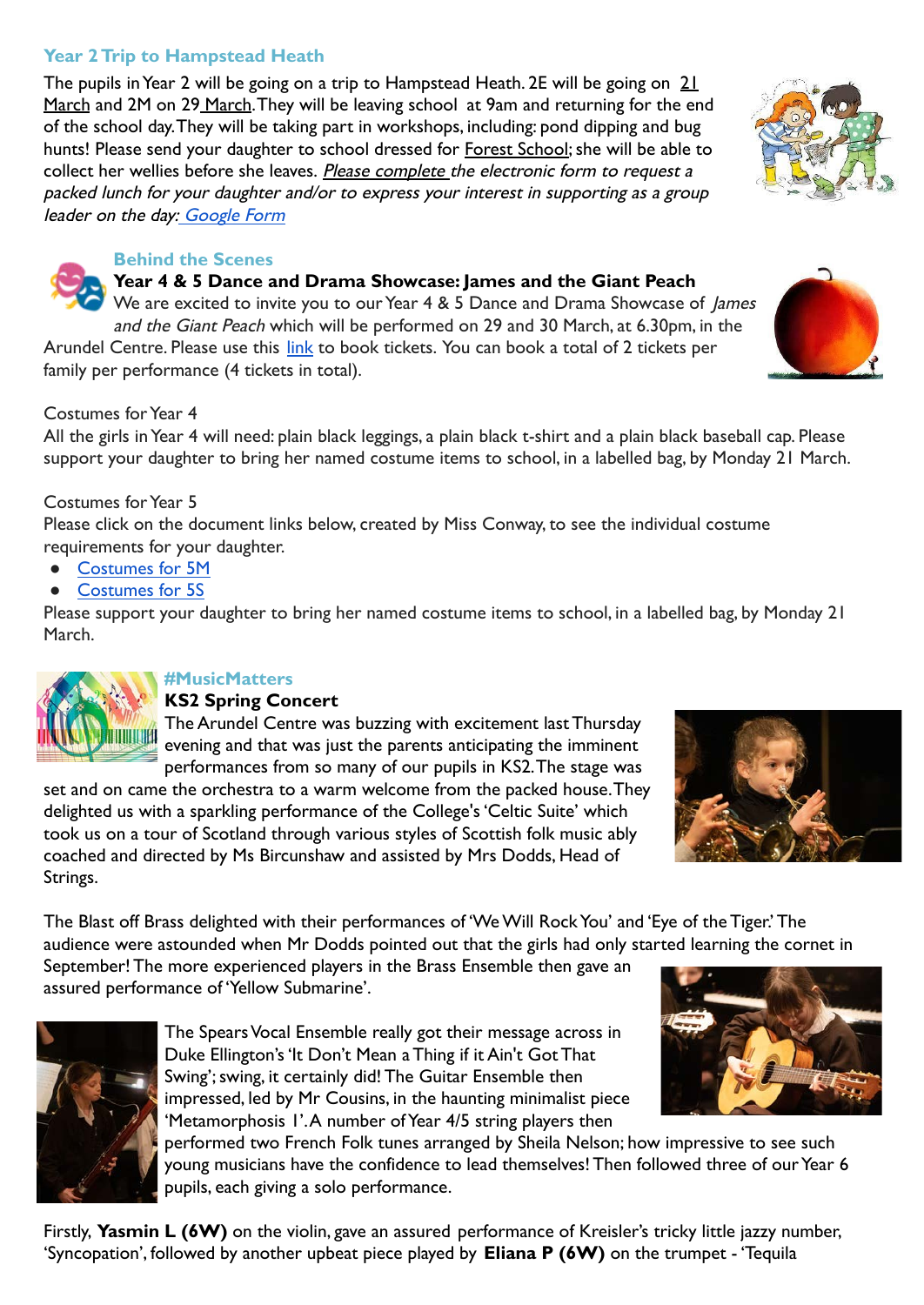Sunrise', both superbly accompanied on the piano by Mrs Marley. Finally, **Elene K (6E)** played Telemann's



'Vivace' on the piano to great acclaim. Year 6 were augmented by a large number of instrumentalists, including: bassoon, saxophone, flute, guitar and strings, that accompanied them singing Bob Marley's 'Three Little Birds' directed by Mr Headley. Year 5 and our Year 3/4 instrumentalists then joined us for 'Tongo,' a traditional Polynesian song that Mrs Marley accompanied on the piano, having arranged and taught the piece to all of Key Stage 2. The final two songs were from Lloyd-Webber's 'Joseph' - 'Close Every Door to Me' and 'Any Dream

Will Do'. The audience were enthralled by the beautiful singing of the massed choirs of Years 5&6, led by Mr Headley and accompanied on the piano by Mrs Marley.

Thank you to all the teachers who helped to make the KS2 Spring Concert such a success, logistically and musically! A particular mention must go to Ms Bircunshaw, Mrs Dodds, Mr Dodds, Mr Cousins, Mr Headley, Mrs Marley and Mr Boxall for all their hard work in preparing the girls to ensure we all enjoyed a wonderful evening of music making.

The recording of this performance can be found on Firefly. Please login using your daughter's details: [Spring](https://juniorchanning.fireflycloud.net/events/junior-school-spring-concert) [Concert](https://juniorchanning.fireflycloud.net/events/junior-school-spring-concert).

#### **Spotlight on Sport**

#### **Year 3 Football Fixture**

Year 3 played their very first football fixture against Devonshire House on Friday. The girls played with confidence and determination. We saw some great passing, movement up the pitch, confident saves and some fancy footwork! We won 3 of our games and just missed out of the 4th by 1 goal. The PE team are incredibly proud of all the girls and look forward to more fixtures in the future.



#### **Football Week**

We are focusing on all things football this week. In one lesson, across each year group, the girls will take part in a session with a specialist football coach. In the other timetabled PE lesson, the girls will take part in a House Football Tournament. We look forward to sharing the result with you. On Wednesday 9 March, we will also take part in ['Let Girls Play',](https://girlsfootballinschools.org/letgirlsplay.php) with the aim to have as many girls as possible playing football on the same day.

#### **Cycling Challenge**

Since last Tuesday, our staff team (Mrs Jarman, Miss McGinnety, Mr Rich, Miss Alfaro and Lisa) have been hard at work cycling to raise funds for [Cycle for Smart Works](https://www.cycleforsmartworks.org.uk/); you can track their progress by viewing their [Team Page.](https://www.cycleforsmartworks.org.uk/teams/channing-junior-school) With just one day left of the challenge, the team have covered a staggering 444.79 miles, raising a whopping £1290 so far! You can make a donation by clicking on any of the team members' pages. All donations would be greatly received.



#### **Swimathon**

The Swimathon is back! The CA are delighted to be able to hold this event again and would like to encourage your daughters (Year 1 and above) to sign up to swim. To take part, girls should be able to swim a length unaided. The Swimathon will take place, during the school day, on Monday 25 April (Years 1, 3, 4, 5 and 6) at the Mallinson swimming pool and Friday 29 April (Year 2) at Poolside Manor. The girls swim as many lengths or widths as they can in their time slot (Years 1 and 3 will swim widths of the Mallinson) to raise funds through sponsorship. All of the money raised will go to the Ukraine [Humanitarian Appeal.](https://www.dec.org.uk/)

If you have any questions about this event, please email Caroline Kent [ckent.ckent@gmail.com] for more information. Please sign up [here](https://docs.google.com/forms/d/1bzoD9IPAw-hSJacjSucdt6NgaVBa6QNJ9XJGJm0B4CE/edit) by Friday 11 March.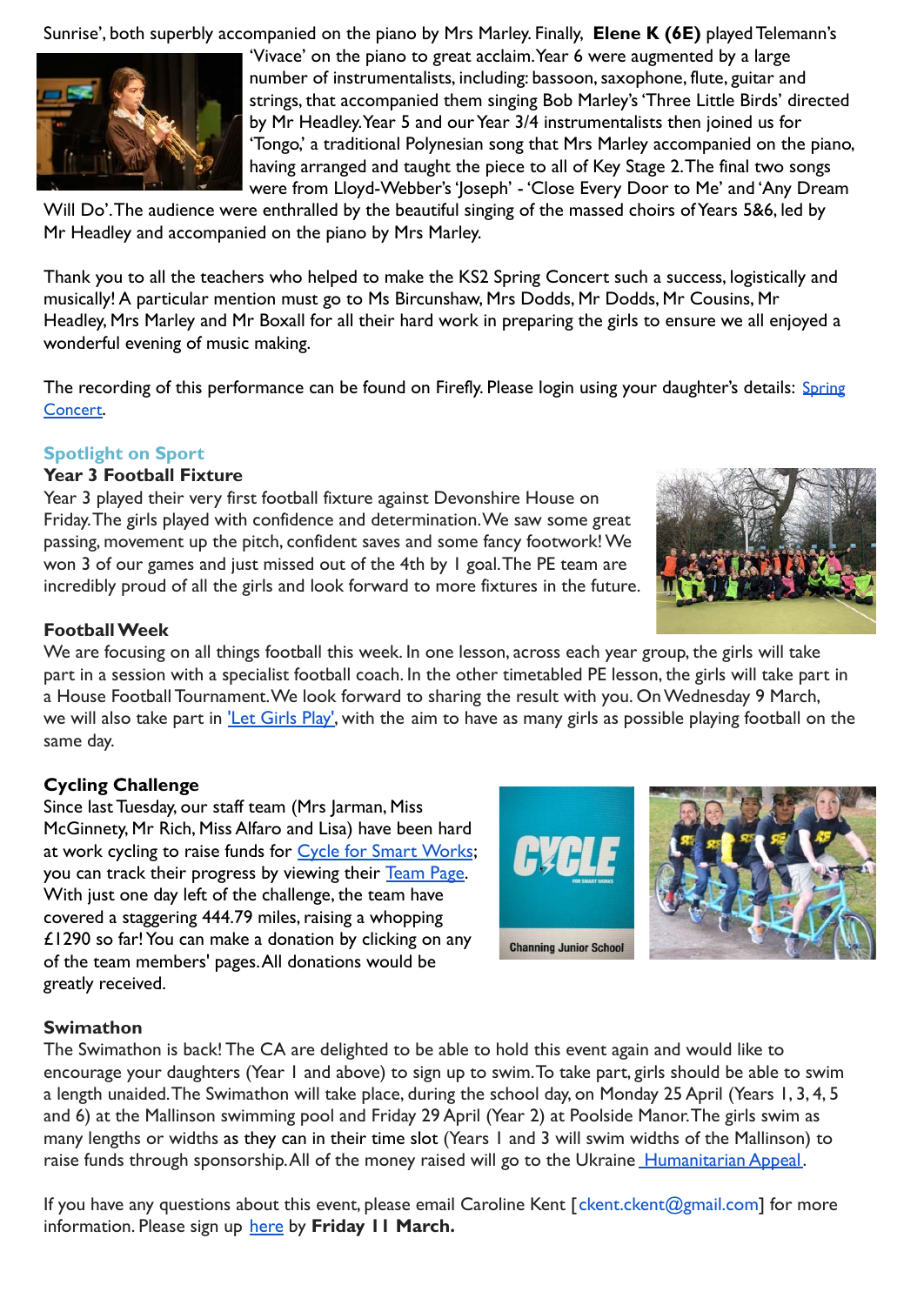## **Healthy Schools Week: Monday 14 - Friday 18 March**

During Healthy Schools Week, the girls will be taking part in various activities which will require them to be in P.E kit for the full day. On these days, we ask that the girls bring a change of clothes, (uniform or extra P.E kit) incase of adverse weather.

- Monday 14 **Rec Year 6** P.E kit
- Tuesday 15 **Rec Year 4** P.E kit
- Tuesday 15 **Year 5 & 6** Forest School clothes more details to follow
- Friday 18 **Rec Year 6** P.E kit

## **Sporting Success**

Thank you for sharing your daughter's sporting success stories from outside of school. The PE team are thrilled to hear about the variety of activities they are taking part in. Please continue to write to the PE teachers at *[jspe@channing.co.uk](mailto:jspe@channing.co.uk)* to keep them updated on all sporting achievements. Remember to include your daughter's class in the email.

## **Food Bank Donations**

The Ringcross Community Centre Food Bank is a collaboration between Pilon Trust and The [Alexandra Wylie Tower Foundation](https://www.awtf.org/) . Please ask your daughter, with the help of her Form Teacher (if required), to place donations in one of the blue, labelled Food Bank collection bins at the front of school. Thank you to Year 6 for their generous donations over the last two weeks. They have passed the baton on to Year 2; we would greatly appreciate donations from:



| <b>Year Group</b> | <b>Dates</b>                       |
|-------------------|------------------------------------|
| Year 2            | Monday 7 March - Friday 18 March   |
| Year 3            | Tuesday 19 April - Friday 29 April |
| Year I            | Tuesday 3 May - Friday 13 May      |
| Reception         | Monday 16 May - Friday 27 May      |
| Year 5            | Monday 6 June - Friday 17 June     |
| Year 4            | Monday 20 June - Friday I July     |



## **Art Competition**

A reminder that the girls are invited to create a showpiece for exhibition at the prestigious **Royal Academy** as part of the **Young Artists' Summer Show 2022.** This competition is open to people aged between 4 and 19 years old. Submission is done online (for free) and closes on 30 March. Things you need to know:

- Pupils can submit one artwork of any type and there is no theme.
- The artwork can be made using any medium. It can be a painting (including digital), sculpture, photograph, installation, video, drawing, or a combination.
- Parents can submit their own child's work on the [Royal Academy website](https://youngartists.royalacademy.org.uk/). Simply:
	- Register for an account
	- Select 'Channing School: The Bank, London, N6 5HF' in the school finder
	- Share the necessary details and submit jpeg photos of the artwork
- The artwork will be seen by a panel of judges and selected pieces will be shown in an online exhibition. Some of the artworks will also be shown at the Royal Academy of Arts in July and August.

Good luck to all entrants!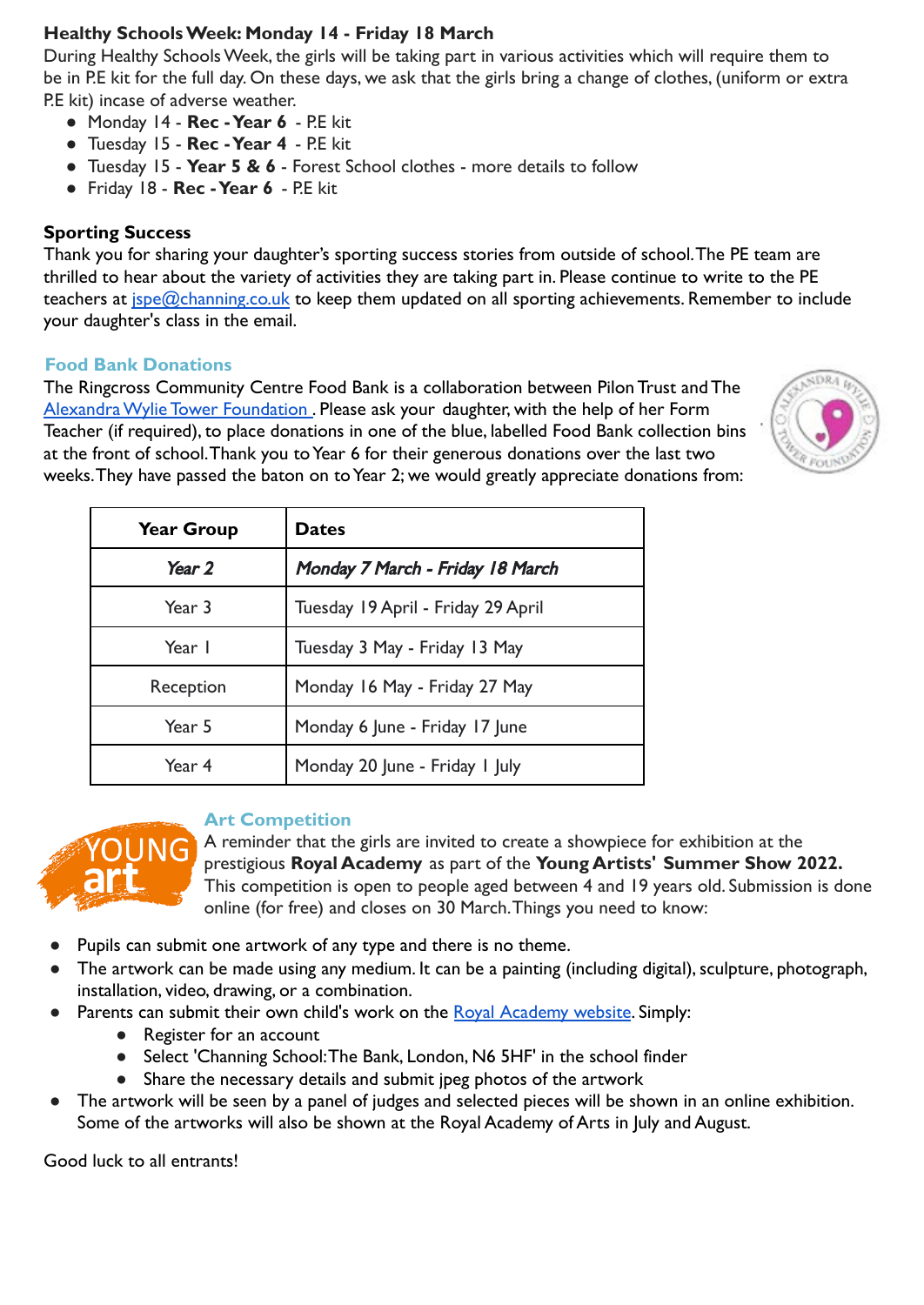## **Teaching & Learning News - The importance of asking 'why.'**

Has your child ever bombarded you with responses to everything you say with 'why?' 'why?' and 'why?'? This can be a little annoying, and sometimes you don't have all the answers. But curiosity and eagerness to learn are exactly what we should be nurturing in our young people.

Research shows that having a 'hungry mind' is one of the key predictors of school achievement. It's as important as intelligence.

[Here is an infographic](https://drive.google.com/file/d/1aHSIL28yV1MScA_GMmYb13aZS1wLMBkp/view) with 6 reasons why asking 'why' is important. You can read a simple summary of some of that research [here,](https://drive.google.com/file/d/1lzfCZNF-30TEyssag11JXvZRUD8Ia7sS/view) taken from A Parent's Guide to The Science of Learning: 77 Studies That Every Parent Needs to Know by Watson & Busch.

Tip: The benefits of asking why (sometimes called elaborative interrogation) means that parents can help their children with their revision even if they aren't very knowledgeable about the topic.This is because we do not need to provide all the answers for our children when they are studying, but instead simply ask them questions that prompt them to think more deeply about the topic. Thanks to [Inner Drive](https://www.innerdrive.co.uk/) for their support with this initiative.

## **Girls Enjoying Success**

#### Matilda Sharpe: 'Never forget, life expects much of you and me'.

- Well done to **Thalia R (4R)** who cut and donated over 40cm of her hair to the [Little](https://www.littleprincesses.org.uk/) [Princess Trust](https://www.littleprincesses.org.uk/) who make wigs for children who have lost their hair through cancer treatment or other conditions.
- We are so proud to announce that two of our pupils have had artwork selected for the forthcoming **Young Art** exhibition at the Royal College of Art. Congratulations to **Andrea A (1P)** and **Aurelia V (2M)** who will be able to see their masterpieces on display at the end of April! A special mention goes to Aurelia whose artwork has been recognised by the judges for the second time since she has been at Channing.
- Well done to **Alice C (1A)** and **Emily C (2E)** who held a charity cake sale on Saturday and raised an amazing  $£176$ . They will be donating the proceeds to [Save the Children](https://www.savethechildren.org.uk/).
- Well done to **Suhanna M (3C**) and **Astrid J (6E)** who performed in an uplifting concert at Cadogan Hall, the extremely moving and powerful song 'The Girl from Aleppo' by Cecilia McDowall, with the Wylie East High School Choir from Texas.
- Thank you to everyone who supported the events of World Book Day we had a fabulous time and loved seeing the girls' and staff' costumes! We are pleased to announce that as of this morning, we have raised a grand total of £333.90. Thank you for your generosity! Don't forget that the girls can use the World Book Day tokens to buy a book for £1 in your local bookshop. We had a great time decorating our book corners in celebration of World Book Day! The winners are:
	- **EY/KS1 Runner up: RM**
	- **● EY/KS1 Winner: 2M**
	- **● KS2 Runner up: 4R**
	- **● KS2 Winner: 4N**













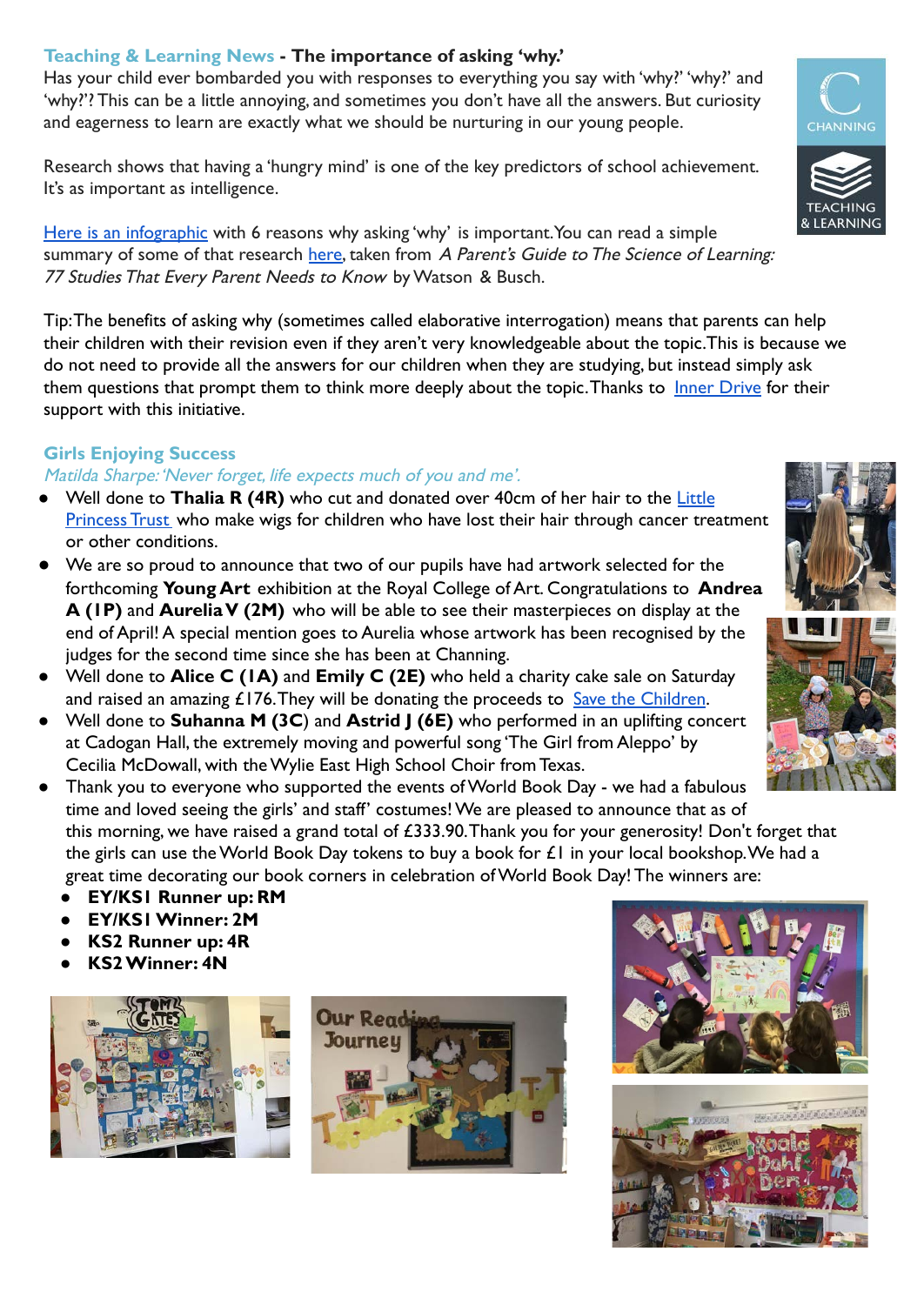## **Girls Enjoying Success Awards**

- **Lilah I (RM)** for her thoughtful ideas during P4C.
- **● Ester P (RM)** for working hard in her phonics and becoming a super reader!
- **● Honey T (RM)** for telling Miss Hamalis about St David's Day in the Welsh National Costume.
- **Alice C (1A)** for writing beautifully the process of growing potatoes and paying attention to spelling.
- **Lexi G (1A)** for being resilient, having a positive attitude and trying her best even when things get "tricky."
- **Imaan UR (1A)** for trying her best at Maths and English!
- **Anastasia M (3F)** working independently to create a thoughtful message for a woodland creature in Forest School.
- **Esme E (4N)** for getting involved in World Book Day efforts and creating a fabulous costume!
- **Evangeline d M (4N)** for getting involved in World Book Day efforts and creating a fabulous costume!
- **Amaya C (4R)** for an impressive Aztec scroll using Mayan numbers to write her times tables!
- **Thalia R (4R)** for being a fantastic role model and ambassador for our school in making a very generous donation to the Little Princess Trust!
- **Iris M (4R)** for her outstanding enthusiasm for English literature and her determination to use increasingly advanced vocabulary choices!
- **Meera K (5S)** for recognising a grand range of book characters during our World Book Day Quiz.
- **Rafaella C (5S)** for recognising a grand range of book characters during our World Book Day Quiz.
- **Tatiana C (5S)** for recognising a grand range of book characters during our World Book Day Quiz.
- **Hero K (6W)** for outstanding play during the Channing v Highgate netball fixture.
- **Violet L (6W)** for being awarded player of the match in the Channing v Highgate netball fixture.
- **Matilda F (6W)** for amazing defence skills during the Channing v Highgate netball fixture.
- **Samara S (6W)** for outstanding performance in the Channing v Highgate netball fixture.

**Warm wishes for the sunny week ahead**

**Miss Dina Hamalis Head of Junior School**

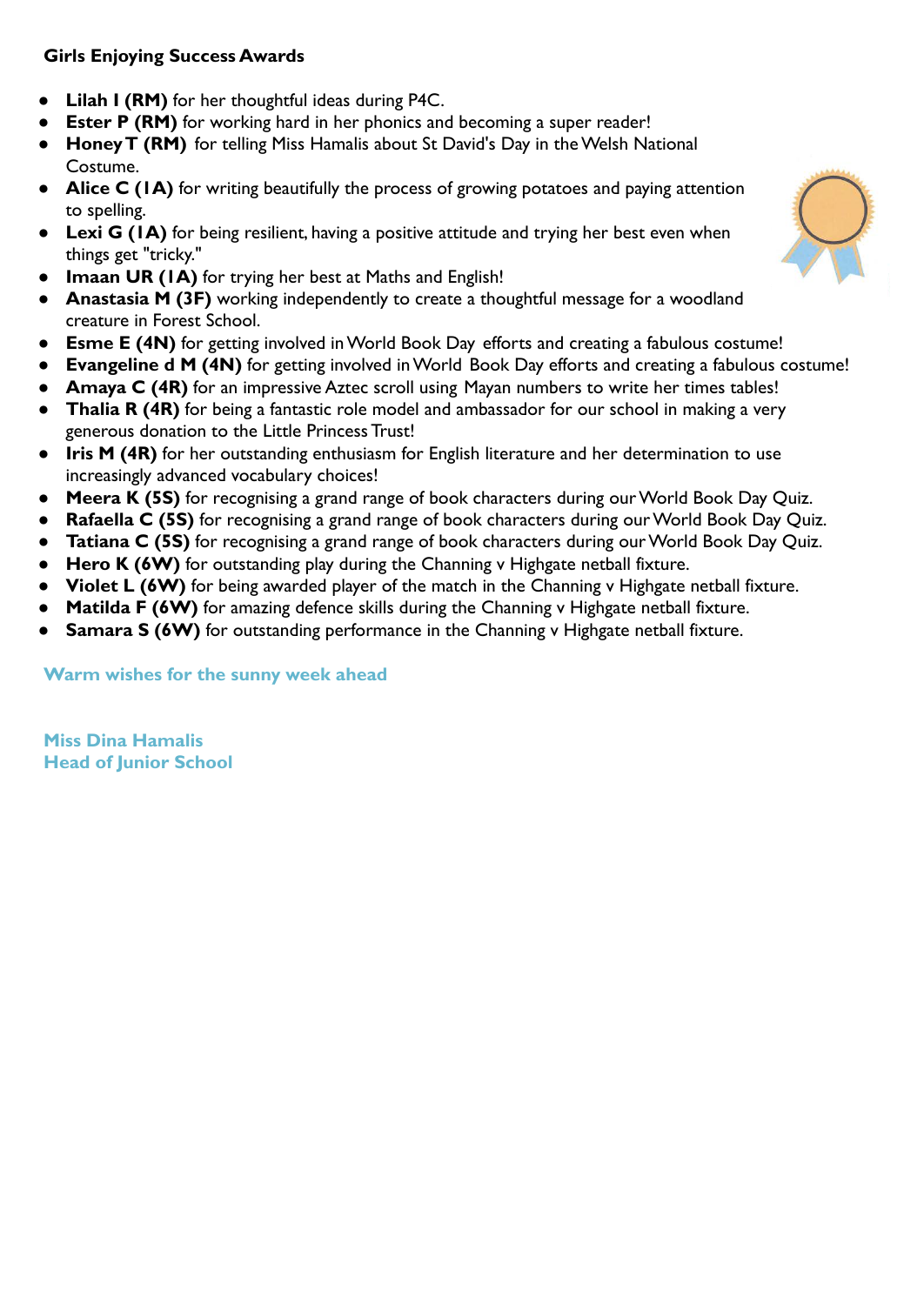## **NOTICES**

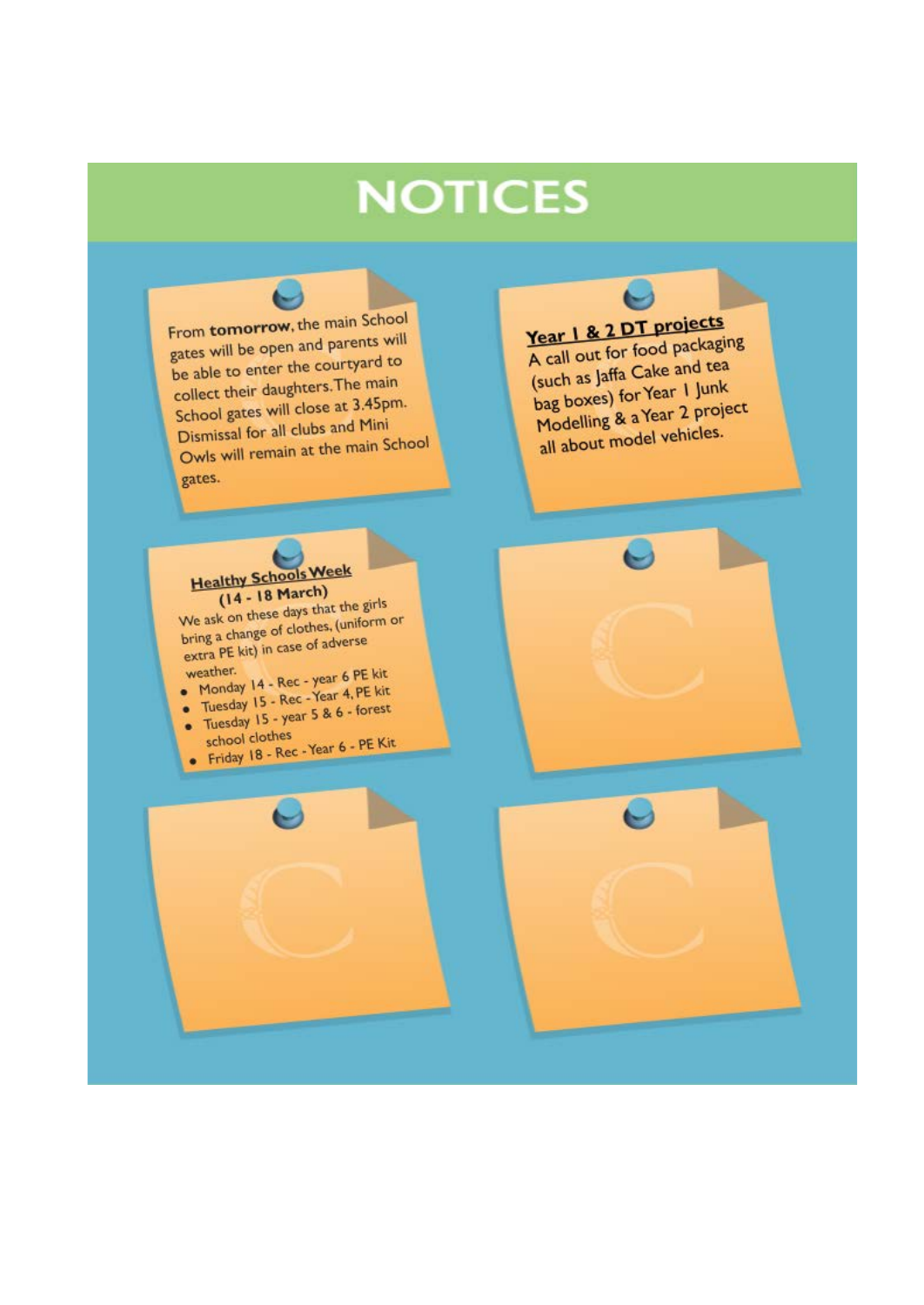## **DATES**

| <b>March</b>   |                 |                                                                                                                                                                                                                                                               |
|----------------|-----------------|---------------------------------------------------------------------------------------------------------------------------------------------------------------------------------------------------------------------------------------------------------------|
| Mon - Fri      | $7 - 11$        | <b>Y2 Food Bank Donations</b>                                                                                                                                                                                                                                 |
| Tues - Fri     | $8 - 11$        | <b>SCHOLASTIC BOOK FAIR</b> (at collection time)<br>Tuesday 8 March Reception M and Year 3<br>Wednesday 9 March Reception S and Year 4<br>• Thursday 10 March Year 1 and Year 6<br>Friday 11 March Year 2 and Year 5                                          |
| Monday         | $\overline{7}$  | Y6 Spanish Experience 1.15pm - 3.15pm                                                                                                                                                                                                                         |
| <b>Tuesday</b> | 8               | International Women's Day                                                                                                                                                                                                                                     |
| Wednesday      | 9               | Virtual Parents' Evening 8:30am - 9am (Mrs Jarman & Miss Bolton only)<br>YI Spanish Experience 12.30pm - 2.30pm<br>Y4 Football Team v St Margarets (Away) 3pm - 5pm<br>CA Parents' Quiz Night 7pm, Senior School Dining Hall                                  |
| Thursday       | $\overline{10}$ | KS2 Music Assembly (Performers' parents, KS2 children & staff) 8.30am - 9am<br>Virtual Parents' Morning 8:30am - 9am (Specialist Teachers only, excluding PE)<br>Y3 Spanish Experience 1.15pm - 3.15pm<br>Y5 Football v Devonshire House (Home) 2:30 - 3:30pm |
| Friday         | $\overline{11}$ | <b>Y4 Aztec Day</b><br>Mother's Day Campaign for Little Village                                                                                                                                                                                               |
| Mon - Fri      | $14 - 18$       | <b>HEALTHY SCHOOLS WEEK</b><br><b>Y2 Food Bank Donations</b>                                                                                                                                                                                                  |
| <b>Tuesday</b> | 15              | Virtual Parents' Morning 8:30am - 9am (Specialist Teachers only, excluding PE)<br>Library Reopening - 3.00 - 3.55pm on Tuesdays, Thursdays and Fridays                                                                                                        |
| Wednesday      | 16              | Virtual Parents' Evening 4:20pm - 7pm (Form Teachers)<br>Virtual Parents' Evening 4pm - 7pm (Specialist Teachers)                                                                                                                                             |
| Thursday       | 17              | KS2 Music Assembly (Performers' parents and KS2 pupils & staff) 8.30am - 9.00am                                                                                                                                                                               |
| Friday         | 8               | <b>RED NOSE DAY</b><br>Y5 & 6 Swim Squad Gala @ Highgate 3:30pm - 4:40pm                                                                                                                                                                                      |
| Mon - Fri      | $21 - 25$       | <b>LAST WEEK OF CLUBS</b><br><b>ABRSM Exams</b>                                                                                                                                                                                                               |
| Monday         | 21              | <b>WORLD POETRY DAY</b><br>Y3 Year Group Assembly (Pupils only 8:30am - 9am)<br><b>Y2E Trip to Hampstead Learning Centre</b><br>Y4 Spanish Experience 1.15pm - 3.15pm                                                                                         |
| <b>Tuesday</b> | 22              | <b>WORLD MATHS DAY</b><br>Year IP trip Chelsea Physic Garden 9am - 1.30pm<br>Y5 Spanish Experience 1.15pm - 3.15pm                                                                                                                                            |
| Wednesday      | 23              | <b>ABRSM</b> Junior Exams<br>Y3 Year Group Assembly (Parents only 8:30am - 9am)                                                                                                                                                                               |